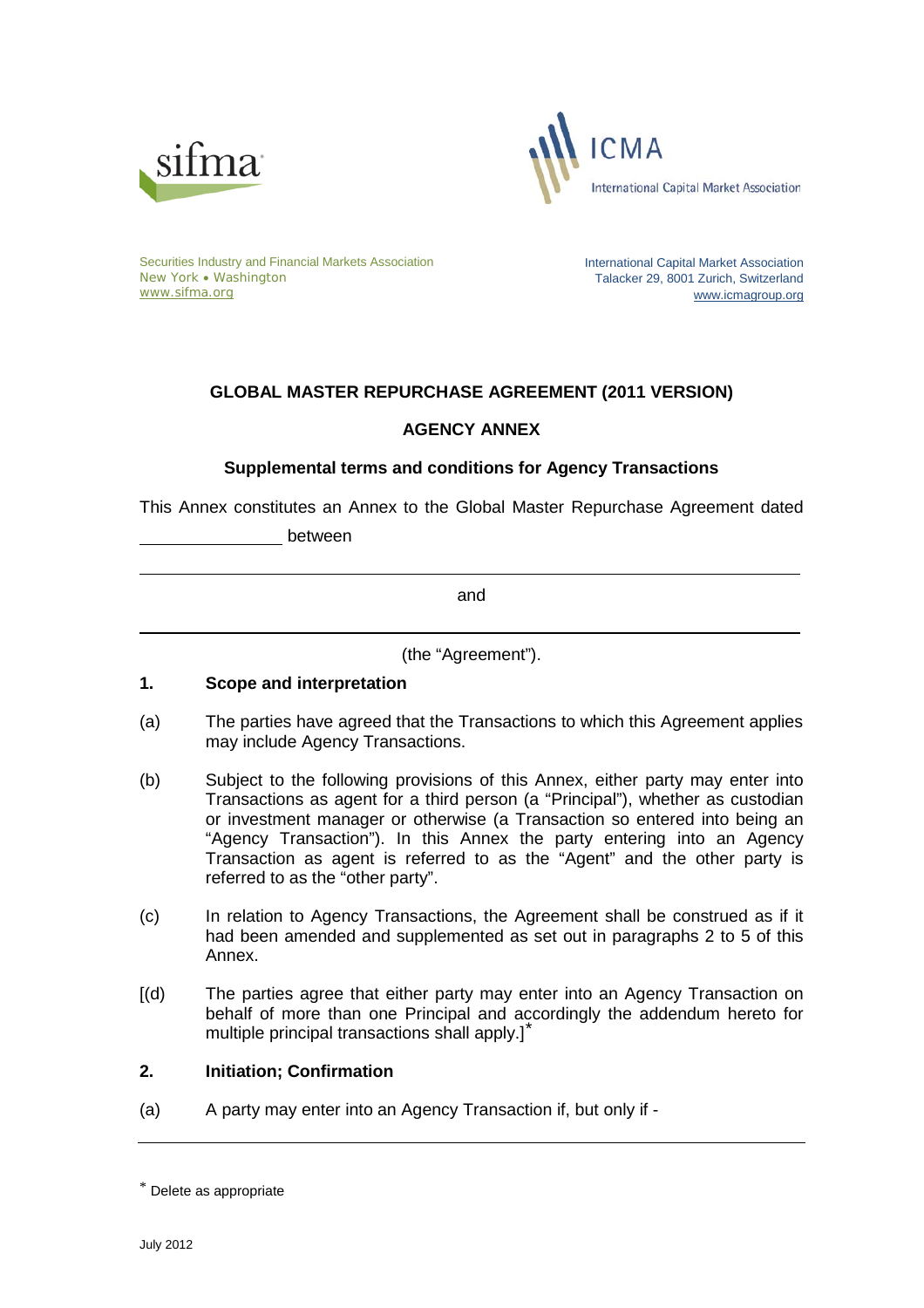- (i) it specifies that Transaction as an Agency Transaction at the time when it enters into it and in the Confirmation;
- (ii) it provides to the other party, prior to effecting any Agency Transaction, such information in its possession necessary to complete all required fields in the format generally used in the industry, or as otherwise agreed by the parties ("Agreed Format"), and will use its best efforts to provide to the other party any optional information that may be requested by the other party for the purpose of identifying the Principal (all such information being the "Principal Information"). The Agent represents and warrants to the other party that the Principal Information is true and accurate to the best of the Agent's knowledge and has been provided to the Agent by the Principal;
- (iii) it enters into that Transaction on behalf of a single Principal whose identity is disclosed to the other party (whether by name or by reference to a code or identifier which the parties have agreed will be used to refer to a specified Principal) at the time when it enters into the Transaction; and
- (iv) it has at the time when the Transaction is entered into actual authority to enter into the Transaction on behalf of that Principal and to perform on behalf of that Principal all of that Principal's obligations under the Agreement.
- (b) A transaction shall not be entered into under the Agreement and this Annex if both parties specify that they propose to enter into that transaction as an agent.

# **3. Notification**

Each party undertakes that, if it enters as agent into an Agency Transaction, forthwith upon becoming aware of -

- (i) the occurrence of an Event of Default, or an event which, upon the service of a notice or the lapse of time, or both, would be an Event of Default, in relation to the relevant Principal; or
- (ii) any breach of any of the warranties given in paragraph 5(c) below or of any event or circumstance which has the result that any such warranty would be untrue if repeated by reference to the current facts,

it will inform the other party of that fact and will, if so required by the other party, furnish the other party with such additional information as the other party may reasonably request.

#### **4. Separate agreement**

(a) Each Agency Transaction shall be a transaction between the relevant Principal and the other party and no person other than the relevant Principal and the other party shall be a party to or have any rights or obligations under an Agency Transaction. Without limiting the foregoing, the Agent shall not be liable as principal for the performance of an Agency Transaction, but this is without prejudice to any liability of the Agent under any other provision of this Annex.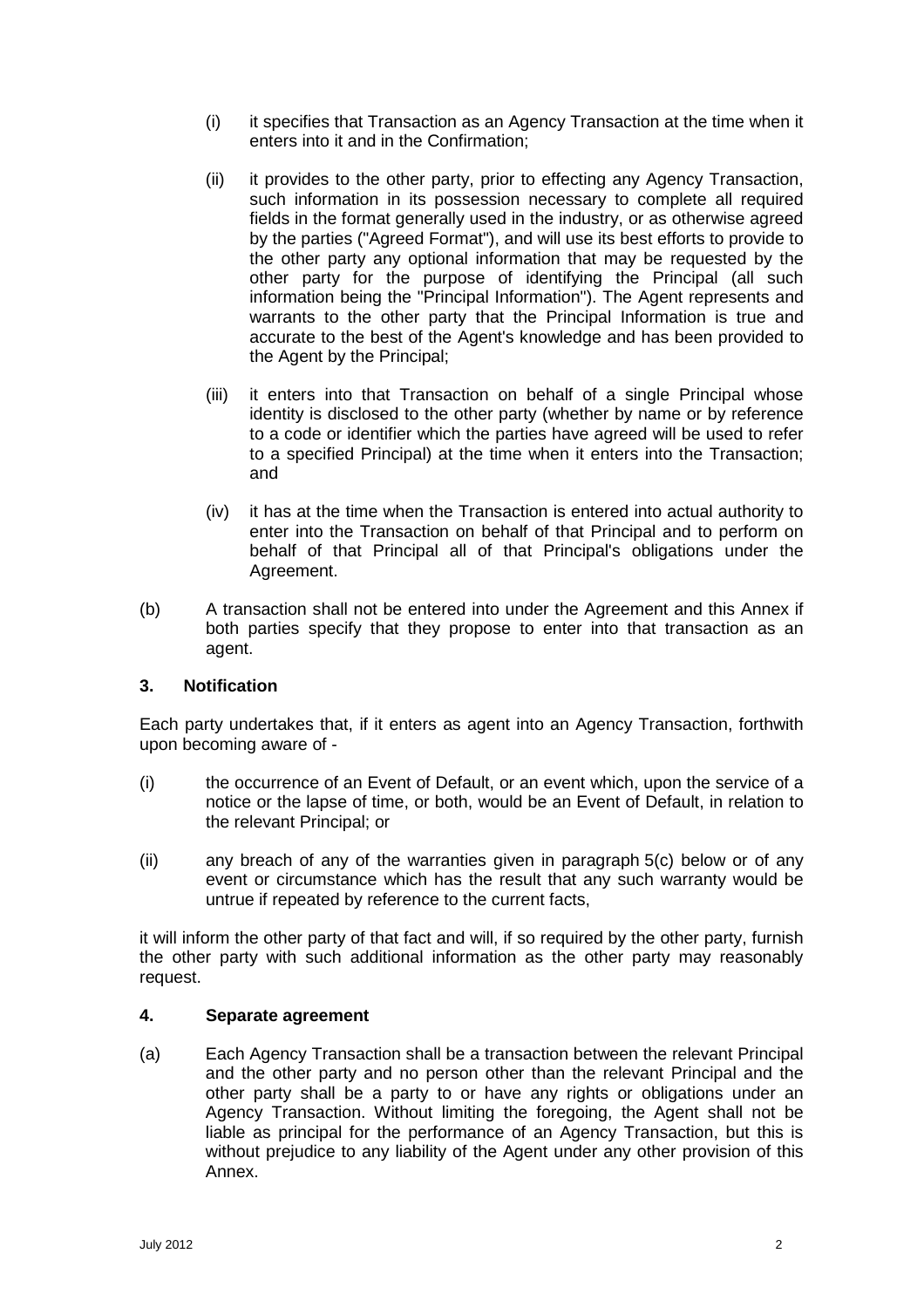- (b) All the provisions of the Agreement shall apply separately as between the other party and each Principal for whom the Agent has entered into an Agency Transaction or Agency Transactions as if each such Principal were a party to a separate agreement with the other party in all respects identical with the Agreement as supplemented by the provisions of this Annex other than this paragraph, but with the following additions and modifications -
	- (i) if there occurs in relation to the Agent an event which, if the Agent were a party to the Agreement, would be, or would, upon the service of a notice or the lapse of time, or both, be an Event of Default, then an Event of Default shall be treated as occurring in relation to the Principal;
	- (ii) if the Principal is neither incorporated nor has established a place of business in Great Britain, the Principal shall for the purposes of paragraph 17 of the Agreement as so applicable be deemed to have appointed as its agent to receive on its behalf service of process in the Courts of England the Agent, or if the Agent is neither incorporated nor has established a place of business in the United Kingdom, the person appointed by the Agent under paragraph 17 of the Agreement, or such other person as the Principal may from time to time specify in a written notice given to the other party.
- (c) The Agent shall do all such things and provide the other party with all such information as may be necessary to identify any Transaction Exposure which may arise in respect of any Principal.
- (d) The foregoing provisions do not affect the operation of the Agreement as between the other party and the Agent in respect of any Transactions into which the Agent may enter on its own account as a principal.

# **5. Representations and warranties**

- (a) Paragraph 9(b) of the Agreement shall be deleted and replaced by the following:
	- "(b) it will engage in this Agreement and the Transactions contemplated hereunder as principal or, subject to and in accordance with the terms of the Agency Annex hereto, as agent and the conditions referred to in the Agency Annex hereto will be fulfilled in respect of each Transaction into which it enters as an agent;".
- (b) At the beginning of the last sentence of paragraph 9 of the Agreement there shall be added the words "Subject to the Agency Annex hereto,".
- (c) Each party warrants to the other that it will, on every occasion on which it enters or purports to enter into a transaction as an Agency Transaction, be duly authorised to enter into that transaction on behalf of the person whom it specifies as the Principal in respect of that transaction and to perform on behalf of that person all the obligations of that person under the Agreement.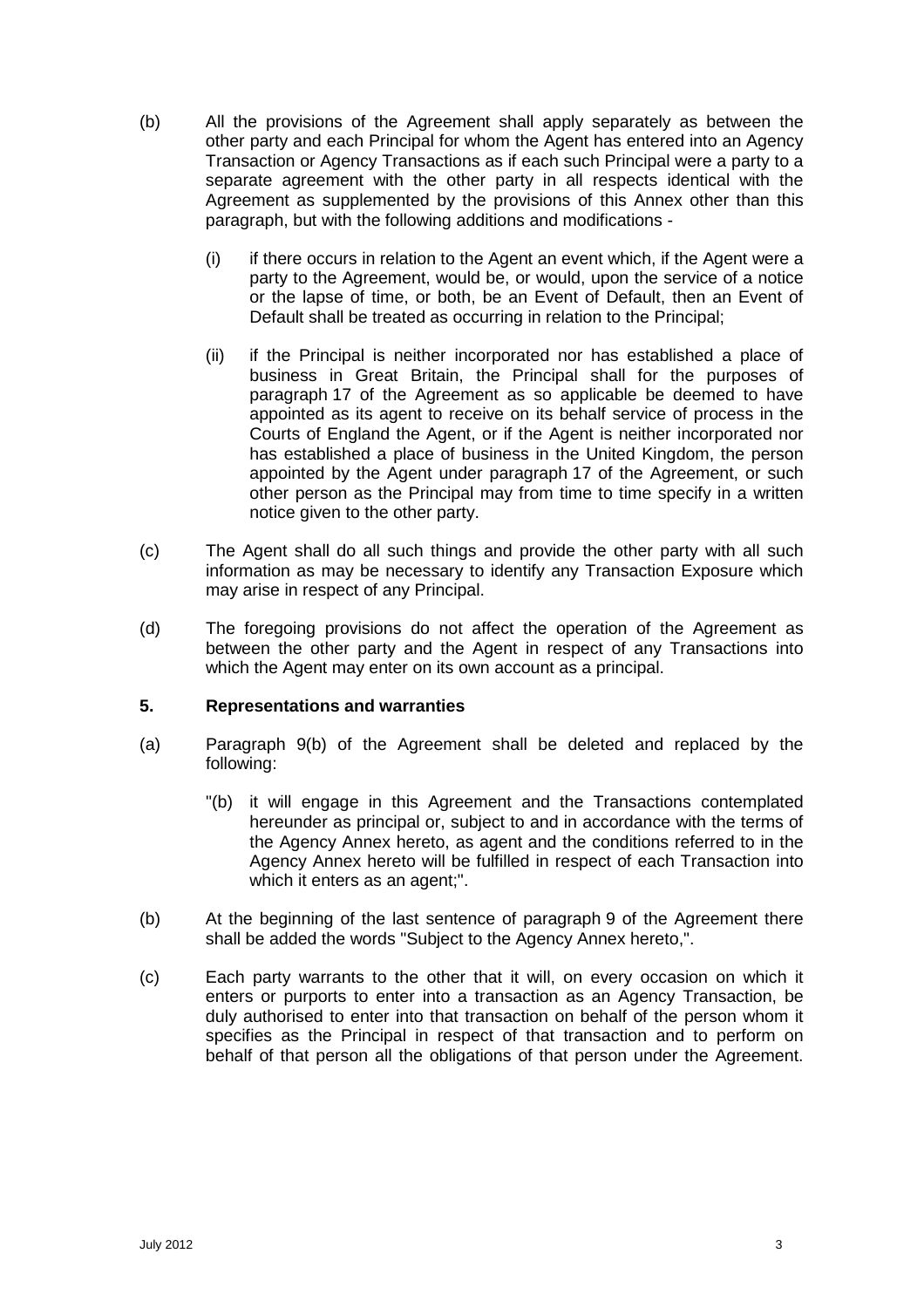# **Addendum to Agency Annex for multiple principal transactions**

#### **1. Scope**

This addendum applies where a party wishes to enter into an Agency Transaction on behalf of more than one Principal. The Agency Annex shall apply to such a Transaction subject to the modifications and additional terms and conditions contained in paragraphs 2 to 7 below.

#### **2. Interpretation**

- (a) In this addendum
	- (i) a party has a "Net Transaction Exposure" in respect of the other party if the aggregate of all the first party's Transaction Exposures exceeds the aggregate of all the other party's Transaction Exposures; and the amount of the Net Transaction Exposure is the amount of the excess. For this purpose, amounts not denominated in the Base Currency shall be converted into the Base Currency at the Spot Rate prevailing at the relevant time;
	- (ii) "Pooled Principal" has the meaning given in paragraph 6(a) below; and
	- (iii) "Pooled Transaction" has the meaning given in paragraph 6(a) below.

# **3. Modifications to the Agency Annex**

(a) Paragraph 2(a)(ii) of the Agency Annex is deleted and replaced by the following -

"it provides to the other party, prior to effecting any Agency Transaction, such information in its possession necessary to complete all required fields in the format generally used in the industry, or as otherwise agreed by the parties ("Agreed Format"), and will use its best efforts to provide to the other party any optional information that may be requested by the other party for the purpose of identifying any Principal (all such information being the "Principal Information"). The Agent represents and warrants to the other party that the Principal Information in respect of each Principal is true and accurate to the best of the Agent's knowledge and has been provided to the Agent by the relevant Principal;"

(b) Paragraph 2(a)(iii) of the Agency Annex is deleted and replaced by the following -

"it enters into that Transaction on behalf of one or more Principals and at or before the time when it enters into the Transaction it discloses to the other party the identity and the jurisdiction of incorporation, organisation or establishment of each such Principal (and such disclosure may be made either directly or by reference to a code or identifier which the parties have agreed will be used to refer to a specified Principal);".

(c) Paragraph 2(a)(iv) of the Agency Annex is deleted and replaced by the following -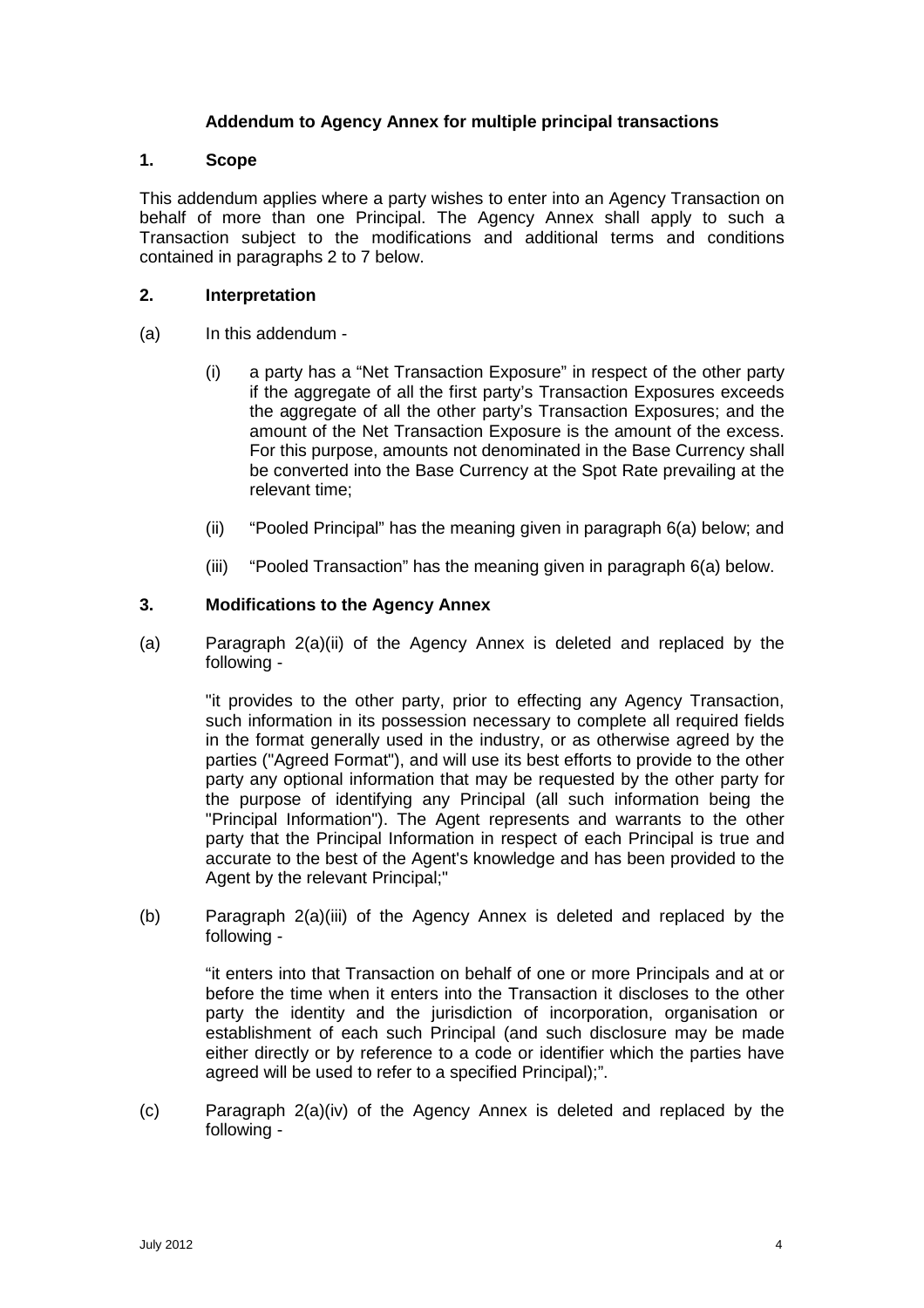"it has at the time when the Transaction is entered into actual authority to enter into the Transaction on behalf of each Principal and to perform on behalf of each Principal all of that Principal's obligations under the Agreement".

# **4. Allocation of Agency Transactions**

- (a) The Agent undertakes that if, at the time of entering into an Agency Transaction, the Agent has not allocated the Transaction to a Principal, it will allocate the Transaction before the Purchase Date for that Transaction either to a single Principal or to several Principals, each of whom shall be responsible for only that part of the Transaction which has been allocated to it. Promptly following such allocation, the Agent shall notify the other party of the Principal or Principals (whether by name or reference to a code or identifier which the parties have agreed will be used to refer to a specified Principal) to which that Transaction or part of that Transaction has been allocated.
- (b) Upon allocation of a Transaction in accordance with sub-paragraph (a) above or otherwise, with effect from the date on which the Transaction was entered into -
	- (i) where the allocation is to a single Principal, the Transaction shall be deemed to have been entered into between the other party and that Principal; and
	- (ii) where the allocation is to two or more Principals, a separate Transaction shall be deemed to have been entered into between the other party and each such Principal with respect to the appropriate proportion of the Purchased Securities.
- (c) If the Agent shall fail to perform its obligations under sub-paragraph (a) above then for the purposes of assessing any damage suffered by the other party (but for no other purpose) it shall be assumed that, if the Transaction concerned (to the extent not allocated) had been allocated in accordance with that paragraph, all the terms of the Transaction would have been duly performed.

# **5. Allocation of margin**

- (a) Unless the Agent expressly allocates a Margin Transfer before such time, the Agent shall, at the time of making or receiving that Margin Transfer, be deemed to have allocated any Margin Transfer in accordance with paragraph 6(c) below.
- (b) (i) If the Agent has made a Margin Transfer on behalf of more than one Pooled Principal, that Margin Transfer shall be allocated in proportion to the other party's Net Transaction Exposure in respect of each Pooled Principal at the Agent's close of business on the Business Day before the Margin Transfer is made; and
	- (ii) if the Agent has received a Margin Transfer on behalf of more than one Pooled Principal, that Margin Transfer shall be allocated in proportion to each Pooled Principal's Net Transaction Exposure in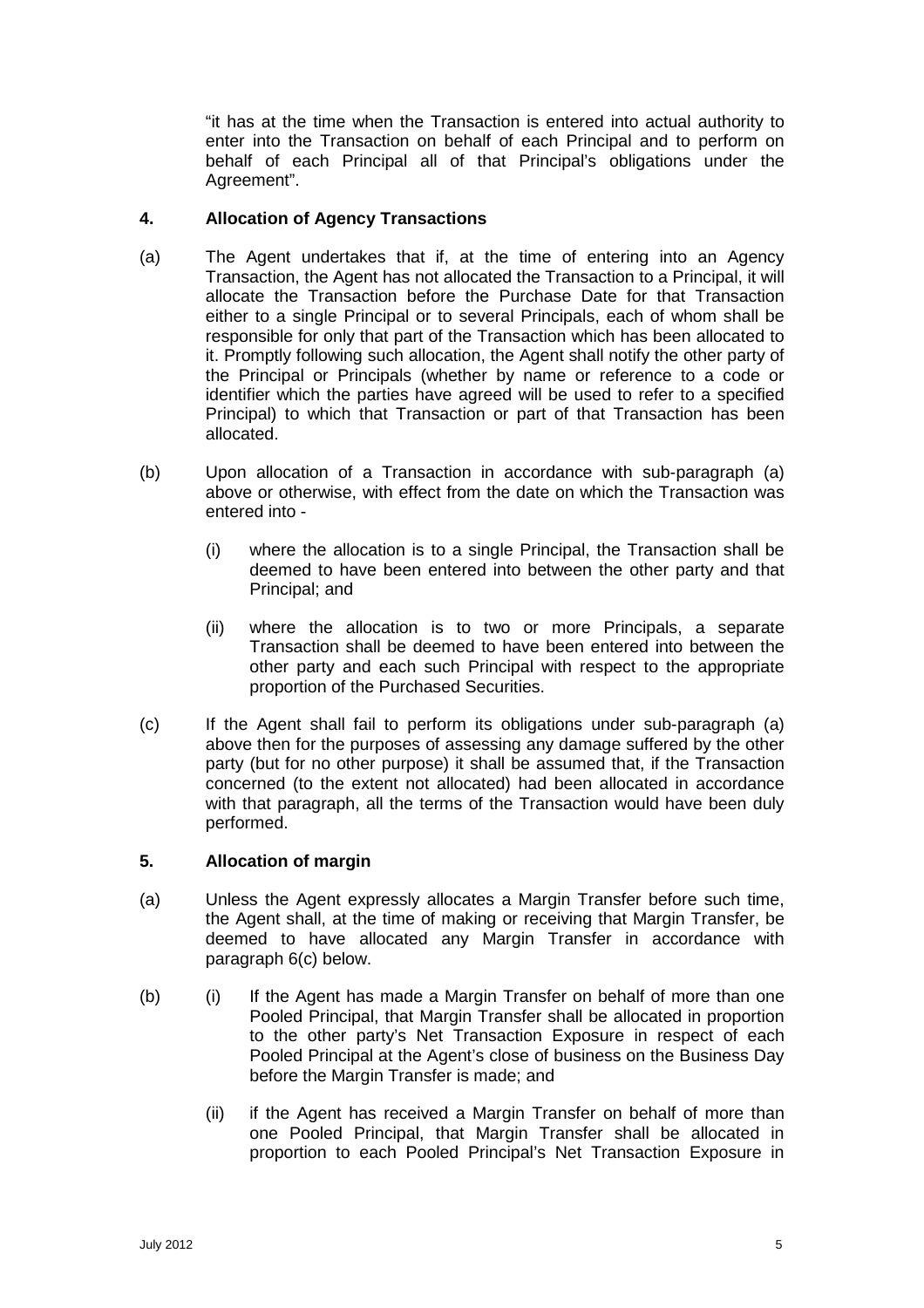respect of the other party at the Agent's close of business on the Business Day before the Margin Transfer is made.

(c) Sub-paragraphs (a) and (b) shall not apply in respect of any Margin Transfer which is effected or deemed to have been effected under paragraph 6(c) below.

#### **6. Pooled Principals: rebalancing of margin**

- (a) Where the Agent acts on behalf of more than one Principal, the parties may agree that, as regards [all (but not some only)] outstanding Transactions with those Principals, or with such of those Principals as they may agree ("Pooled Principals", such Transactions being "Pooled Transactions"), any Margin Transfers are to be made on an aggregate net basis.
- (b) Sub-paragraphs (c) to (e) below shall have effect for the purpose of ensuring that Margin is, so far as is practicable, transferred and held uniformly, as between the respective Pooled Principals, in respect of all Pooled Transactions for the time being outstanding under the Agreement.
- (c) At or as soon as practicable after the Agent's close of business on each Business Day on which Pooled Transactions are outstanding (or at such other times as the parties may from time to time agree) there shall be effected such Margin Transfers as shall ensure that immediately thereafter -
	- (i) in respect of all Pooled Principals which have a Net Transaction Exposure to the other party, the amount of Cash Margin then repayable, and the amount of Equivalent Margin Securities of each description then deliverable, by each such Pooled Principal is equal to such proportion of the aggregate amount of Cash Margin repayable, or the aggregate amount of such Equivalent Margin Securities deliverable, by all such Pooled Principals as corresponds to the proportion which the Net Transaction Exposure of the relevant Pooled Principal bears to the aggregate of the Net Transaction Exposures of all Pooled Principals to the other party; and
	- (ii) in respect of all Pooled Principals to which the other party has a Net Transaction Exposure, the aggregate amount of Cash Margin then repayable, and the aggregate amount of Equivalent Margin Securities of each description then deliverable, to each such Pooled Principal is equal to such proportion of the aggregate amount of Cash Margin repayable, or the aggregate amount of such Equivalent Margin Securities deliverable, to all such Pooled Principals as corresponds to the proportion which the Net Transaction Exposure of the other party to the relevant Pooled Principal bears to the aggregate of the Net Transaction Exposures of the other party to all Pooled Principals.
- (d) Margin Transfers effected under sub-paragraph (c) shall be effected (and if not so effected shall be deemed to have been so effected) by appropriations made by the Agent and shall be reflected by entries in accounting and other records maintained by the Agent. Accordingly, it shall not be necessary for payments of cash or deliveries of Securities to be made through any settlement system for the purpose of such Margin Transfers. Without limiting the generality of the foregoing, the Agent is hereby authorised and